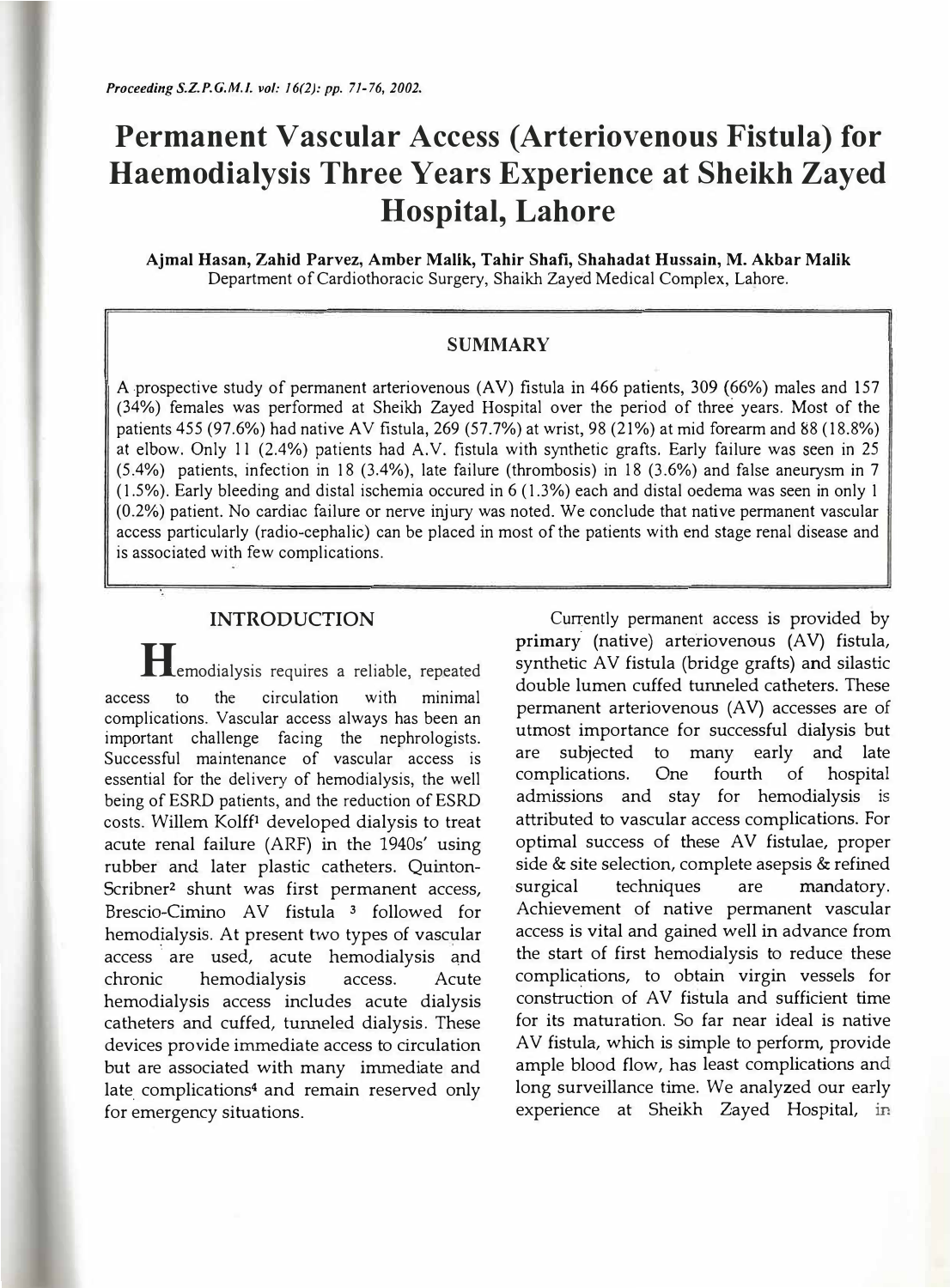permanent vascular access with primary and synthetic graft AV fistulas in regard to their complications and success rate.

# PATIENTS AND METHODS

During three years period from February 1998 to January 2001, 466 patients 309 (66%) males and 157 (34%) females with age range between 10 and 80 years, referred from the department of Nephrology, Sheikh Zayed Hospital, Lahore were included in the study. All these patients had AV fistulae constructed. Other than above two patients were refused as they had severe myocardial ischemia causing angina at rest even on maximum medication. Acute severe systemic illnesses and particularly infections were controlled before making the fistulae. Surgery was performed on an out patient basis except for patients who were already admitted in nephrology ward.

## **Technique**

In spite of all efforts to select and prepare the patients well before (preferably 4-6 month) the expected time of dialysis, most of these patients were referred for AV fistula when there was already indications to start dialysis therapy. Patient's cardiovascular status was assessed & stabilized when needed. Acute systemic infections were treated promptly. Local swelling, oedema, phelebitis and cellulitis were treated with antibiotics, proper elevation and rest. Patients were explained properly and educated for the care, exercises and use of AV fistula. Non dominant arm was preferred. S;!e was selected carefully and assessment of collateral venous circulation was done. Radio-cephalic at wrist was always first choice, mid fore arm was 2<sup>nd</sup> and elbow was the last choice for primary (native) AV fistula. Allen's test was performed in all patients for assessment of arterial blood flow. If the patient had previous central catheter insertion, opposite side was used for construction of AV fistula (because of risk of subclavian vein stenosis).

After selection of the appropriate site, full aseptic techniques were adopted. The site was prepared with 10% pyodine iodine. Local anesthesia (lignocaine 2% without adrenaline) was used. A longitudinal incision 3-4 cm was made over the wrist and midforearm and a transverse skin crease incision was used at the elbow. The radial-cephalic end to side anastmosis was made at wrist and forearm. At the elbow the brachial-median cubital or bronchial-cephalic end to side anastomosis performed. The arteriotomy at the wrist and the midforearm was always more than double the diameter of the vessel, for ample blow flow, and equal or less than the diameter of the brachial artery at the elbow to avoid the steal syndrome. General anaesthesia was used for synthetic PTFE (ringed *I* non-ringed) grafts and were bridged between radial artery-basalic vein at forearm in two patients only and rest of all were bridged between brachia) arteryaxillary vein in gentle loop at arm. These patients were hospitalized for one to three days. All the patients received three doses of antibiotics one at the time of surgery followed by two doses, except synthetic grafts AV fistulae who received three days course of antibiotics. Patients were instructed to elevate the arm on pillow, exereise, not to use tight clothing, avoid sleeping on operated side and needle pricking.

Fistulae were labeled as successful if they were mature by six weeks and gave a blood flow greater than 250ml/minute on dialysis machine. Complications such as bleeding, early failure (thrombosis), infections, pseudo aneurysm formation, late failure, median nerve injury, distal oedema, ischemia & heart failure were looked for and recorded in each patient.

All outdoor patients were sent home two to six hours after surgery. They were seen after two days, two weeks and four weeks in cardiothoracic outpatient and then seen in dialysis unit periodically. All complications were dealt with according to their urgency and causes.

## RESULTS

A total of 466 AV fistulae were constructed in 309 (66%) males and 157 (34%) females.

Majority of these 58% (269 out of 466) fistulae were performed on the wrist and remaining on other sites. Only in  $11(2%)$  patients synthetic (PTFE) grafts were used as shown in Table 1.

Early failure (thrombosis) was recorded in 25 (5.4%) patients in primary fistulae. Thrombectomy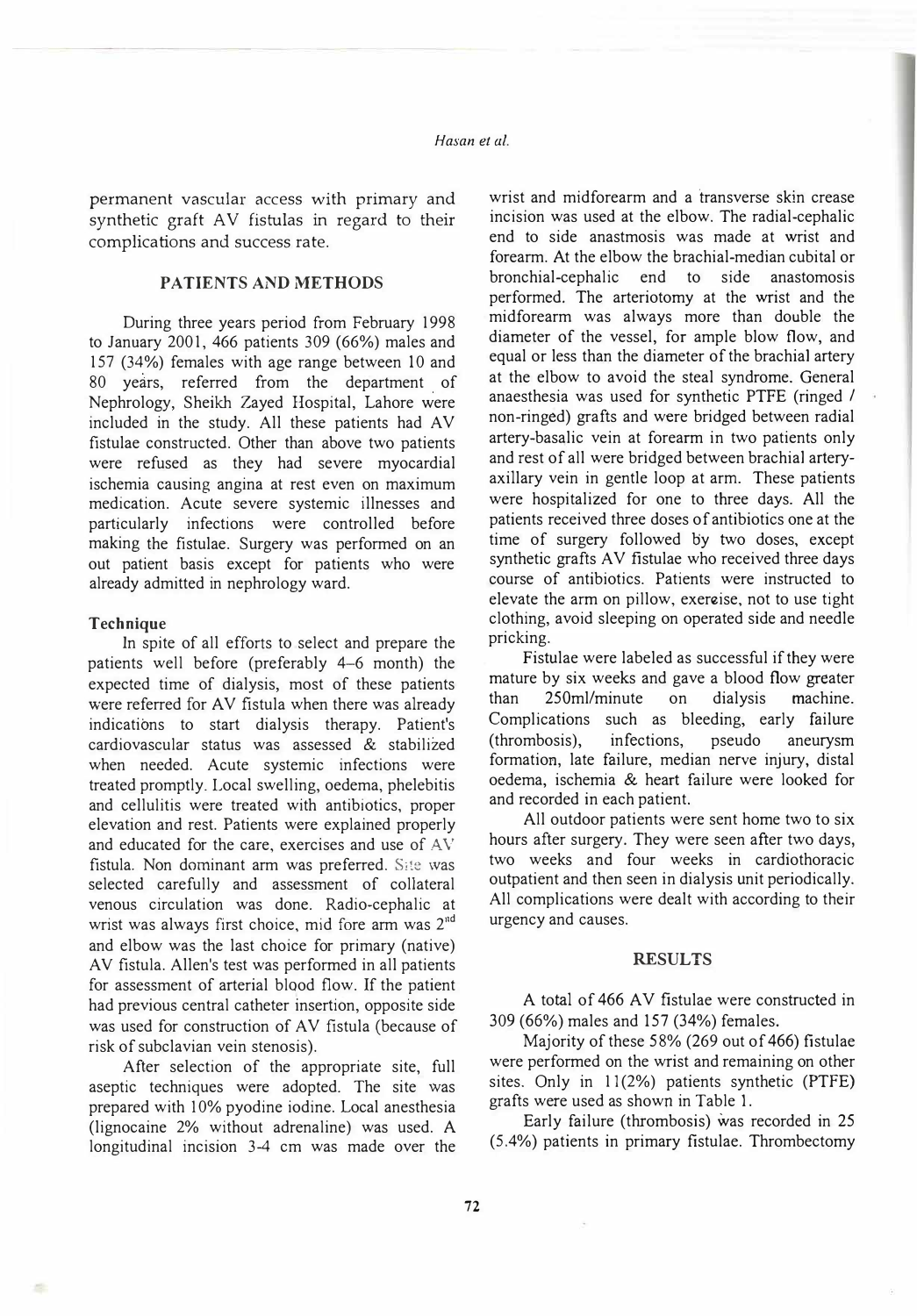was carried out successfully in all these cases. Infection was seen in 18(3.9%) and it was more common at elbow and successfully treated with oral or intravenous antibiotics. Late failure was docomented in 17 (3.6%) patients and was slightly more common at wrist and dealt with by construction of new AV fistula at new site. Bleeding was seen only at wrist in 6 (1.3%) patients. Distal ischemia noted in  $6(1.3\%)$  patients and was significantly higher at elbow. All were treated successfully, by decreasing the anastomosis length or vein diameter to reduce fistula flow. Distal oedema was only seen at elbow in one patient (0.2%),\_ settled with proper elevation and arm exercises. There was no true aneurysm, cardiac failure or nerve injury noted. Frequency of various complications according to site and type of AV fistula is depicted in Table 2.

| Table 1: Site of AV fistulae construction. |           |            |  |  |  |  |  |
|--------------------------------------------|-----------|------------|--|--|--|--|--|
| Site<br><b>STATE</b>                       | Frequency | Percentage |  |  |  |  |  |
| Right Wrist                                | 74        | 15.9       |  |  |  |  |  |
| Left Wrist                                 | 195       | 41.8       |  |  |  |  |  |
| <b>Total at Wrist</b>                      | 269       | 57.7       |  |  |  |  |  |
| Right Mid Forearm                          | 34        | 7.3        |  |  |  |  |  |
| Left Mid Forearm                           | 64        | 13.7       |  |  |  |  |  |
| <b>Total at Mid Forearm</b>                | 98        | 21         |  |  |  |  |  |
| Right Elbow                                | 37        | 7.9        |  |  |  |  |  |
| Left Elbow                                 | 51        | 10.9       |  |  |  |  |  |
| <b>Total at Elbow</b>                      | 88        | 18.8       |  |  |  |  |  |
| <b>PTFE Graft</b>                          | 11        | 2.4        |  |  |  |  |  |

#### **DISCUSSION**

Successful chronic hemodialysis requires permanent vascular access<sup>5</sup>. AV fistulae constructed from endogenous vessels remain the first choice for its simplicity to construct, easy access, efficiency for hemodialysis, avoidance of foreign materials, superior long term survival, least complications, lower morbidity and improved performance over the time**<sup>6</sup> .** AV fistulas are typically constructed with an end-to-side vein-to-artery anastomosis between an artery and vein. The most commonly used fistulas are created by anastomosing the radial artery and

cephalic vein (radiocephalic or wrist fistula) or by anastomosing the brachial artery and cephalic vein (brachiocephalic or upper arm fistula). Native fistulas can also be created between the brachial artery and basilic vein. During creation of a brachiobasilic fistula, the basilic vein is usually mobilized and tunneled laterally and superficially to allow easier cannulation (transposed brachiobasilic fistula)?. The K/DOQI guidelines has recommend that fistulas be used for access in 40 percent of prevalent patients and 50 percent of incident patients in the United States. Catheters should be used in less than 10 percent of prevalent patients. But these recommendations are not followed as such<sup>8,9</sup> . One report from the DOPPS study has shown that fistulas were used only in 24 and 15 percent of prevalent and incident patients, respectively <sup>8</sup>. In another study from the Clinical Performance Measures Project, 28, 49, and 23 percent of prevalent patients were dialyzed via a fistula, graft, and catheter, respectively<sup>9</sup>. The incidence of fistulas in hemodialysis patients is reported to be 51, 55, 66, and 84 percent in Canada, Australia, Sweden and Japan, respectively<sup>10</sup>. We constructed 97.6% native A.V. fistula. We cannot explain these disparities by case-mix. Practice patterns are likely to play a role. The disadvantages of primary fistulae includes long maturity time(one to four months), non availability of adequate vessels because of vascular disease or frequent phlebotomy and its failure to develop even after careful screening. All these can be significantly reduced by early referral of renal patients to nephrologists and construction of native AV fistula at least 6 months prior to the 1<sup>st</sup> expected dialysis. Early failure in primary AV fistula according to Kinnaert and Vereerstraeten is 7.7 - 12%<sup>11</sup>. Our study revealed it to be 5.4% and is almost equally distributed at wrist and elbow.

The primary failure rates of grafts are much less than that associated with fistulas, but it varies by site. Primary failure rates of O to 13 and O to 3 percent have been reported for forearm and upper arm grafts, respectively<sup>12,13</sup>. We did not have any primary failure in our 11 PTFE grafts.

Infection is a complication which results 20% of early failure, pseudo aneurysm formation and bleeding<sup>14-15</sup>. In our study, the rate of infection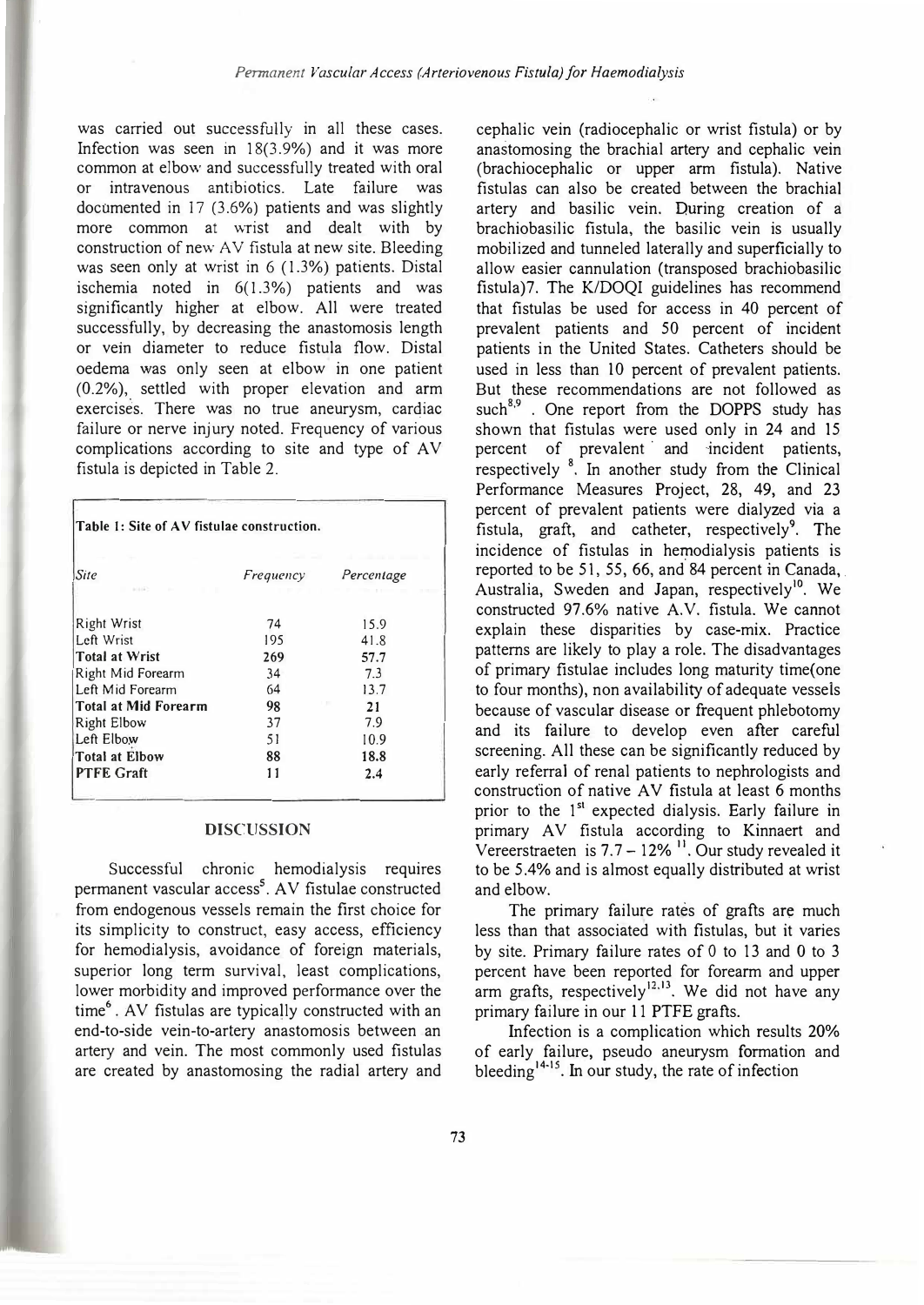| Hasan et al. |  |  |  |
|--------------|--|--|--|
|--------------|--|--|--|

| <b>Table 2 Complication Frequency</b> |                 |                         |     |                                       |    |  |  |
|---------------------------------------|-----------------|-------------------------|-----|---------------------------------------|----|--|--|
| Complications                         | <b>Patients</b> | No. of Percent At wrist | 269 | At forearm At elbow PTFE grafts<br>98 | 88 |  |  |
| Early failure                         | 25              | 5.4                     | 15  |                                       |    |  |  |
| Infection                             |                 | 3.9                     |     |                                       |    |  |  |
| Late failure (thrombosis)             | 17              | 3.6                     | רו  |                                       |    |  |  |
| False aneurysm                        |                 |                         |     |                                       |    |  |  |
| Early bleeding                        |                 |                         |     |                                       |    |  |  |
| Distal ischemia                       |                 |                         |     |                                       |    |  |  |
| Distal Oedema                         |                 | 0.2                     |     |                                       |    |  |  |
| Late bleeding                         |                 |                         |     |                                       |    |  |  |
| Cardiac failure                       |                 |                         |     |                                       |    |  |  |
| Nerve injury                          |                 | $\cdot$ O               |     |                                       |    |  |  |
|                                       |                 |                         |     |                                       |    |  |  |

happened to be 3.9%, while at elbow it was significantly higher (5.4%). Aneurysm formation and bleeding was observed 1.5% and 1.3% respectively. Vascular access-related cardiac decompensation is a rare complication, even in patients with underlying cardiac dysfunction. However, patients with cardiomyopathy can develop high-output heart failure if fistula flow exceeds 20 percent of the cardiac output<sup>16</sup>.

According to Anderson<sup>17</sup> heart failure is rare and is seen only in cardiac patients if fistula blood flow exceeds 20% of cardiac output and cardiomyopathy may develop. Heart failure was not seen in our study because of careful pre-operation assessment. Thrombosis accounts for 80% of fistula losses and remains the main cause of late failure. Thrombosis<sup>18-20</sup> is common at venous side, which was confirmed in our study and late failure is seen 3.6% and distributed equally to all the sites. Preliminary data from the Dialysis Outcomes and Practice Patterns Study (DOPPS) have shown that grafts are 3.8 times more likely to require a thrombectomy and 3.0 times more likely to require access intervention than native fistula  $2^1$ .

Distal hypoperfusion of the extremity can occur due to placement of an AV access in patients with severe peripheral vascular disease due to diversion of arterial blood flow into the fistula. This complication may be more common among diabetics and the elderly<sup>22</sup>. Distal ischemia (1.3% in our study) was kept low by making the brachia! arteriotomy smaller than its diameter and confirming the blood flow by Allen's Test. Distal oedema (0.2%) appearing at elbow only, was negligible because religiously using end to side anastomosis technique at wrist and forearm.

Arteriovenous fistulae with synthetic bridge grafts are usually made with PTFE (ringed or nonringed) prosthesis<sup>23</sup>. There advantages are that they can be constructed when no superficial vessels are available and they mature early<sup> $24$ </sup> (two weeks time). They have much lower long term survival (if early failure is excluded) then primary AV fistulae and require many more interventions<sup>25</sup> to maintain patency. This is confirmed in our study as well. Corethen<sup>26</sup> and hybrid PTFE grafts<sup>27</sup> are also being used for better endothelialization morphologic substrate, but these are not used in our institution though heparin coated ringed PTFE grafts are used more recently with better early results.

## **CONCLUSION**

We conclude that for permanent vascular access primary (native) arteriovenous fistula at wrist and mid-forearm are the best choice, especially when it is made six months to a year earlier before the start of first hemodialysis. At wrist AV fistula is simple to create, excellent patency, lower complications, less steal syndrome and more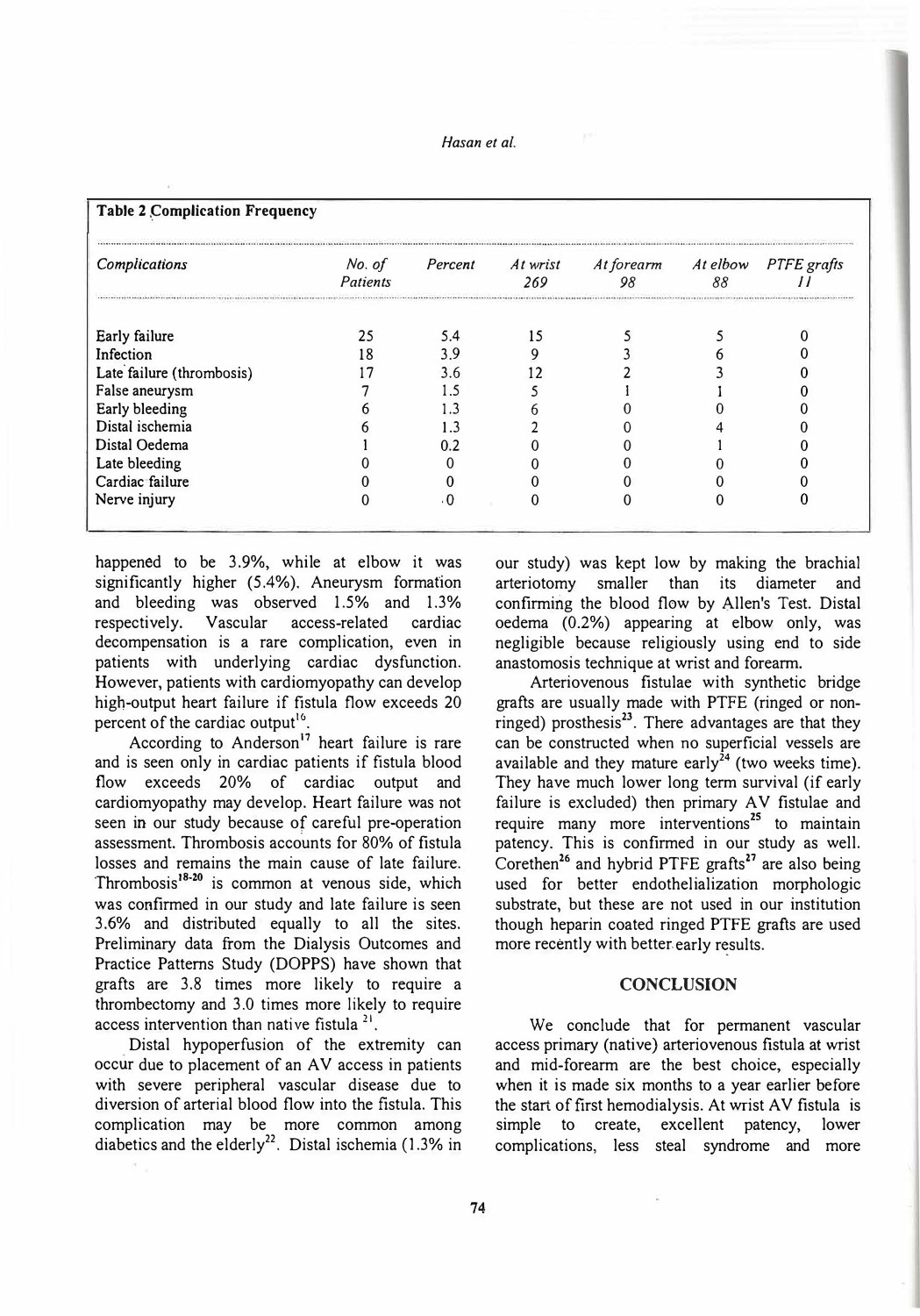proximal site available for construction of AV fistula in case of failure. Disadvantage of lower flow rate is not seen in our study: Practice of early AV fistula construction enhances the availability of virgin vessels, gives long maturation time and avoidance of early thrombosis, infection and other complications. To increase the complication free survival time and long surveillance of the AV fistula, patients and dialysis technicians education is of utmost importance. Rotating cannulation in grafts AV fistula and buttonhole techniques of cannulation in native AV fistula does help its long surveillance.

#### REFERENCES

- I. Kolff, WJ. The Artificial Kidney, MD Thesis, Univ of Groningen, The Netherlands, Kampen JH, Kok NV, 1946, p. 88 (in Dutch)
- 2. Quinton WE, Dillard DH, Scribner BH: Cannulation for blood vessels for prolonged hemodialysis. Trans Am Soc Artif Internal Organs 1960; 6: 106-7.
- 3. Brescio MJ, Cimino JE, Appel K, et al. Chronic hemodialysis using venipuncture and a surgically created arteriovenous fistula. N Endl J Med 275:1089-1092, 1966.
- 4. Besarab A, Al-Ejel F. Acute vascular access.Sem in Dial, Jul-Aug 1996, ppS-2-S7
- 5. Gefen JY, Fox D, Giangola G, Ewing DR, Meisels IS. The transposed forearm loop arteriovenous fistula: a valuable option for primary hemodialysis access in diabetic patients. Ann Vasc Surg 2002; 16: 89-94.
- 6. · Fillinger MF and Kerns DB. Vascular Access· for Hemodialysis IV, 1996
- 7. Rodriguez, JA, Armadans, L, Ferrer, E, et al. The function of permanent vascular access. Nephrol Dial Transplant 2000; 15: 402.
- 8. Pisoni, RL, Young, EW, Dykstra, DM, Greenwood, RN. Vascular access use in Europe and the United States: results from the DOPPS. Kidney Int 2002; 61:305.
- 9. Reddan, D, Klassen, P, Frankenfield, DL, et al. National profile of practice patterns for hemodialysis vascular access in the United States. J Am Soc Nephrol 2002; 13: 2117.
- 10. Bleyer, AJ, Disney, AP, Hylander, B, et al. The multinationa<br>. study of dialysis therapy: hemodialysis access. (abstract) Am J Kidney Dis 1995; 6:483.
- 11. Kinnaert P, Vereerstraeten P, Toussaint C, Van Geertruyden J. Nine years' experience with internal

arteriovenous fistulas for hemodialysis: a study of some factors influencing the results. West Indian Med J 2001; 50:304-8.

- 12. Kaufman, JL, Garb, JL, Berman, JA, et al. A prospective comparison of two expanded polytetrafluoroethylene grafts for linear forearm hemodialysis access: does the manufacturer matter?. J Am Coll Surg 1997; 185: 74.
- 13. Polo. JR, Tejedor, A, Polo, J, et al. Long-term follow-up of 6-8 mm brachioaxillary polytetrafluorethylene grafts for hemodialysis. Artif Organs 1995; 19:1181.
- 14. Boelaert JR, DeSmedt RA, DeBaere YA et al. Permanent vascular access for dialysis. Nephrol Dial Transplant 1989; 4: 278:
- 15. Boelaert JR, Van Landuyt HW, DaBaere YA et al. Nephrologie 1994; 15: 157
- 16. Anderson, CB, Cod, JR, Graff, RA. et al. Cardiac failure and upper extremity AV dialysis fistulas. Case reports and a review of the literature. Arch Intern Med 1976; 136:292.
- 17. Anderson CB, Cod JR, Graff RA, et al. Heart failure in patients on permanent dialysis. Arch Int Med 1976; 136:292:
- 18. Fan PY, Schwab SJJ. Complications of permanent vascular access. Am Soc Nephrol 1992;: 3: l:
- 19. Windus DW. Early and later failure in AV. fistula. Am J Kidney Dis 1993; 21: 457:
- 20. Cooper SG. Thrombosis in· permanent vascular access for dialysis. Sem in Dial 1996; 9(S1) S-33:
- 21. Young, EW, Dykstra, DM, Goodkin, DA, et al. Hemodialysis vascular access preferences and outcomes in the Dialysis Outcomes and Practice Patterns Study (DOPPS). Kidney Int 2002; 61: 2266.
- 22. Miles, AM. Vascular steal syndrome and ischaemic monomelic neuropathy: Two variants of upper limb ischaemia after haemodialysis vascular access surgery. Nephrol Dial Transplant 1999; 14: 297
- 23. Gross GF, Hayes JF. Variations in synthetic grafts in A.V. fistula formation. Am Surg 1979; 45: 748- 49:
- 24. Jaffers G, Angstadt JD, Bowman JS. Synthetic grafts A.V. fistula, mature early. Am J Nephrol 1991; 11:369-373:
- 25. Mehta S. Vascular Access for Hemodialysis II, Am J Nephrol. 1991:
- 26. Beathard GA. Corthein PTFE grafts in A.V. fistula. J Am Soc Nephrol 1995; 6: 1619:
- 27. Wilson GJ, MacGregor DC, Bridgeman J, et al. Pennanent A.V. fistula experience in hybred PTFE grafts. ASAIO J 1995; 41: M728-M734: